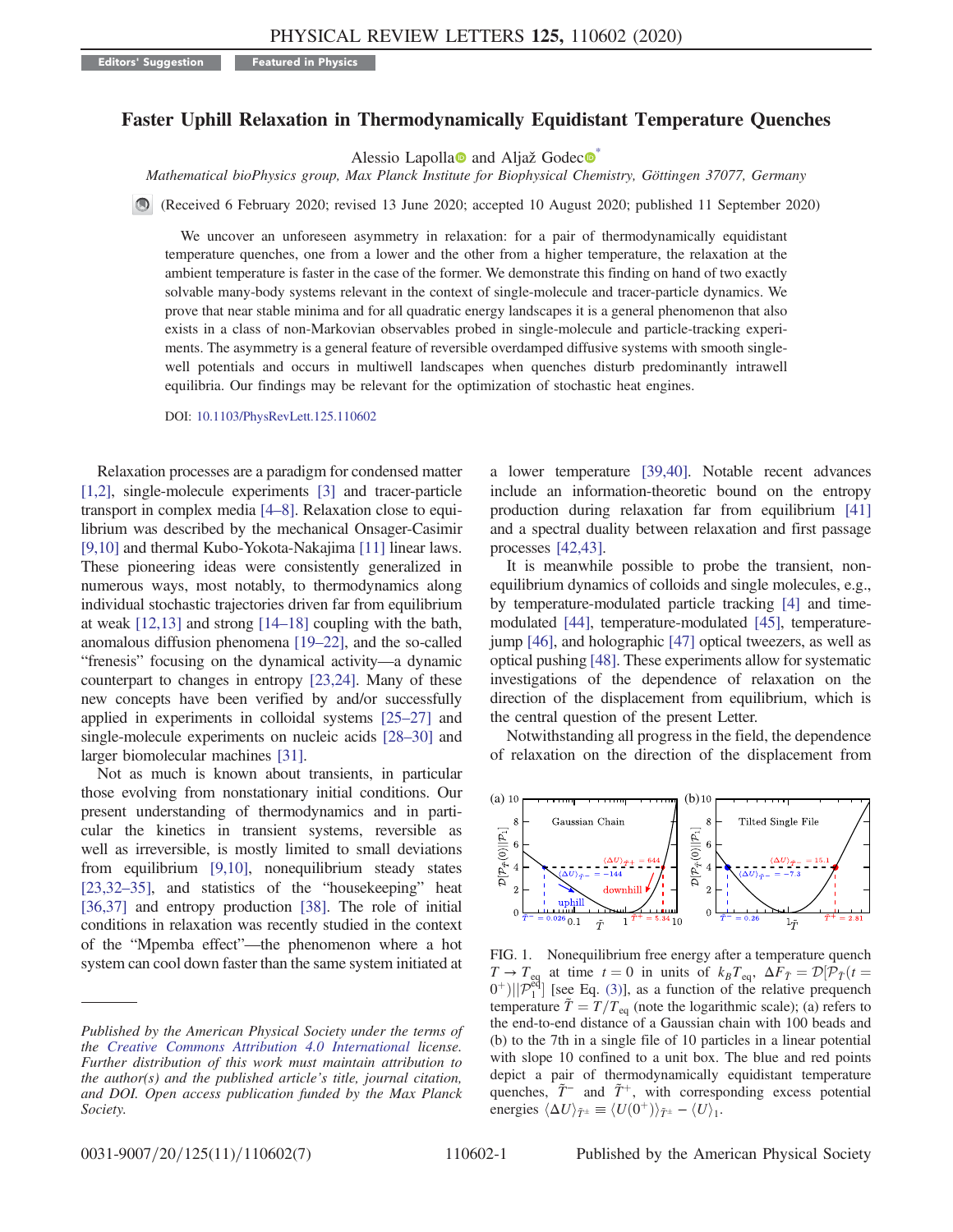equilibrium (see Fig. [1\)](#page-0-0) remains elusive. Moreover, as a result of the projection to a lower-dimensional subspace, it is expected that observables in many experiments, in particular those tracking individual particles [\[4\]](#page-4-3) and single molecules [\[46,47\]](#page-5-9), relax in a manner that is not Markovian [\[8\]](#page-4-11).

Here, we address relaxation from an instantaneous temperature quench  $T \to T_{eq}$  at time  $t = 0$  with respect to its directionality, that is,  $T^{-} \uparrow T_{eq}$  versus  $T^{+} \downarrow T_{eq}$ . We uncover an unforeseen dependence on the direction of the quench: For a given pair of temperatures  $T^{-} < T_{eq} < T^{+}$  at which the thermodynamic displacement from equilibrium at  $t = 0^+$  in the sense of  $\mathcal{D}_{T<sup>\pm</sup>}(0^+)$ , the nonequilibrium free energy difference or "lag" [49–[55\],](#page-5-12) is equal, i.e.,  $\mathcal{D}_{T^+}(0^+) = \mathcal{D}_{T^-}(0^+)$  (see Fig. [1\)](#page-0-0), relaxation evolves, contrary to intuition, faster "uphill" ( $\langle \Delta U \rangle_{T^-}$  < 0) than "downhill"  $(\langle \Delta U \rangle_{T^+} > 0)$  in the energy landscape. This always holds for single-well potentials and occurs in near degenerate multiwell potentials with high energy barriers under Markovian dynamics, as well as for a class of non-Markovian observables probed by single-molecule and particle-tracking experiments. We demonstrate the asymmetry on the hand of the Gaussian polymer chain [\[56\]](#page-5-13), single-file diffusion in a tilted box [\[8\]](#page-4-11), and for diffusion in nearly degenerate multiwell potentials. For relaxation near a stable minimum and thus for all reversible Ornstein-Uhlenbeck processes, we prove that the asymmetry, albeit counterintuitive, is general.

Theory.—We consider d-dimensional Markovian diffusion with a  $d \times d$  symmetric positive-definite diffusion matrix **D** and mobility tensor  $M_T = D/k_BT$  in a drift field  $\mathbf{F}(\mathbf{x})$  such that  $\mathbf{M}_T^{-1}\mathbf{F}(\mathbf{x}) = -\nabla U(\mathbf{x})$  is a gradient<br>flow The evolution of the probability density at flow. The evolution of the probability density at temperature  $T$  is governed by the Fokker-Planck operator  $\hat{\mathcal{L}}_T \equiv \nabla \cdot \mathbf{D} \nabla - \nabla \cdot \mathbf{M}_T \mathbf{F}(\mathbf{x})$ . We let  $G_T(\mathbf{x}, t | \mathbf{x}_0)$  be the Green's function of the initial value problem  $(\partial_t$  −  $\mathcal{L}_T$ ) $G_T(\mathbf{x}, t|\mathbf{x}_0) = 0$  and assume that the potential  $U(\mathbf{x})$ is confining (i.e.,  $\lim_{|\mathbf{x}| \to \infty} U(\mathbf{x}) = \infty$ ). This assures the existence of an invariant Maxwell-Boltzmann measure with density  $\lim_{t\to\infty} G_T(\mathbf{x}, t|\mathbf{x}_0) \equiv P_T^{\text{eq}}(\mathbf{x}) =$ measure with density  $\lim_{t\to\infty} G_T(\mathbf{x}, t | \mathbf{x}_0) \equiv P_T^{\text{eq}}(\mathbf{x}) = Q_T^{-1} e^{-U(\mathbf{x})/k_B T}$ ,  $\forall \mathbf{x}_0$  with partition function  $Q_T = \int e^{-U(\mathbf{x})/k_B T} d\mathbf{x}$ .  $\int e^{-U(\mathbf{x})/k_BT}d\mathbf{x}$ .

The system is prepared at equilibrium with a temperature  $T, P_T^{\text{inv}}(x)$ , whereupon an instantaneous temperature<br>quench is performed to the ambient temperature  $T$ quench is performed to the ambient temperature  $T_{eq}$ at  $t = 0$ . The relaxation evolves at  $T_{eq}$  according to  $\hat{\mathcal{L}}_{T_e}$ and for a given system it is uniquely characterized by  $\tilde{T}$ . For convenience we define  $\tilde{T} \equiv T/T_{\text{eq}}$  [\[57\]](#page-5-14) such that

<span id="page-1-3"></span>
$$
P_{\tilde{T}}(\mathbf{x},t) = \int d\mathbf{x}_0 G_1(\mathbf{x},t|\mathbf{x}_0) P_{\tilde{T}}^{\text{eq}}(\mathbf{x}_0) \underset{t \to \infty}{\to} P_1^{\text{eq}}(\mathbf{x}). \tag{1}
$$

The instantaneous entropy and mean energy are given by  $S_{\tilde{T}}(t) \equiv -k_B \int d\mathbf{x} P_{\tilde{T}}(\mathbf{x}, t) \ln P_{\tilde{T}}(\mathbf{x}, t)$  and  $\langle U(t) \rangle_{\tilde{T}} = \int d\mathbf{x} P_{\tilde{T}}(\mathbf{x}, t) U(\mathbf{x})$  respectively where  $\langle \cdot \rangle_{\tilde{T}}$  $\langle U(t) \rangle_{\tilde{T}} = \int d\mathbf{x} P_{\tilde{T}}(\mathbf{x}, t) U(\mathbf{x}),$  respectively, where  $\langle \cdot \rangle_{\tilde{T}}$ 

denotes an average over all paths  $\mathbf{x}(t)$  starting from  $P^{\text{inv}}_{\tilde{T}}(\mathbf{x}_0)$ .<br>Let the

<span id="page-1-4"></span>Let the measured physical observable be  $q = \Gamma(x)$ . Its probability density function corresponds to [\[8\]](#page-4-11)

$$
\mathcal{P}_{\tilde{T}}(\mathbf{q},t) = \hat{\Pi}_{\mathbf{x}}(\mathbf{q})P_{\tilde{T}}(\mathbf{x},t) \equiv \int d\mathbf{x}\delta[\Gamma(\mathbf{x}) - \mathbf{q}]P_{\tilde{T}}(\mathbf{x},t),(2)
$$

which in general displays non-Markovian dynamics as soon as q corresponds to a low-dimensional projection [\[8\].](#page-4-11) Once equilibrium is reached, we have  $\lim_{t\to\infty} \overline{\mathcal{P}}_T(\mathbf{q},t) = \mathcal{P}_1^{\text{eq}}(\mathbf{q})$ , or, expressed via the so-called note that  $\overline{\mathcal{P}}_T(\mathbf{q},t) = e^{-\beta_{\text{eq}}U(\mathbf{q})}$ potential of mean force  $U(\mathbf{q})$  [\[58\],](#page-5-15)  $\mathcal{P}_1^{\text{eq}}(\mathbf{q}) = e^{-\beta_{\text{eq}}U(\mathbf{q})}$ <br>[14.17.59] Obviously when  $\Gamma(\mathbf{x}) = \mathbf{x}$  we have [\[14,17,59\]](#page-4-7). Obviously, when  $\Gamma(x) = x$ , we have  $\mathcal{P}_{\tilde{\tau}}(\mathbf{q}, t) = P_{\tilde{\tau}}(\mathbf{x}, t).$ 

<span id="page-1-0"></span>We quantify the instantaneous displacement from equilibrium with the Kullback-Leibler divergence [\[49](#page-5-12)–55]:

$$
\mathcal{D}[\mathcal{P}_{\tilde{T}}(t)||\mathcal{P}_1^{\text{eq}}] = \int d\mathbf{q} \mathcal{P}_{\tilde{T}}(\mathbf{q}, t) \ln[\mathcal{P}_{\tilde{T}}(\mathbf{q}, t)/\mathcal{P}_1^{\text{eq}}(\mathbf{q})]. \quad (3)
$$

<span id="page-1-1"></span>Writing this out for the Markovian case, we find, upon identifying  $S_{\tilde{T}}(t)$  and  $\langle U_{\tilde{T}}(t)\rangle$ ,

$$
\mathcal{D}[P_{\tilde{T}}(t)||P_1^{\text{eq}}] = -S_{\tilde{T}}(t)/k_B + \beta_{\text{eq}} \langle U(t) \rangle_{\tilde{T}} + \ln Q_{T_{\text{eq}}}.
$$
 (4)

Recalling the definition of free energy  $F = -\beta_{eq}^{-1} \ln Q_{T_{eq}}$ <br>and defining the instantaneous generalized free energy and defining the instantaneous generalized free energy (GFE) [\[52\]](#page-5-16) or "lag" [\[55\]](#page-5-17) as  $F_{\tilde{T}}(t) = \langle U(t) \rangle_{\tilde{T}} - T_{eq} S_{\tilde{T}}(t)$ , we see, upon multiplying through by  $\beta_{eq}^{-1} = k_B T_{eq}$ , that in the Markovian case Eq. (3) is the excess GEE in units the Markovian case Eq. [\(3\)](#page-1-0) is the excess GFE in units of  $k_B T_{eq}$ , i.e.,  $\mathcal{D}_T^M(t) \equiv \mathcal{D}[P_{\tilde{T}}(t)||P_1^{eq}] = \beta_{eq}[F_{\tilde{T}}(t) - F]$ <br>[51.52] Writing out Eq. (3) for the non-Markovian case of  $\kappa_B T_{eq}$ , i.e.,  $D_{\tilde{T}}(t) = D[T_T(t)]T_{1} - D_{eq}[T_T(t) - T_{1}]$ <br>[\[51,52\]](#page-5-18). Writing out Eq. [\(3\)](#page-1-0) for the non-Markovian case and identifying  $S_{\tilde{T}}(t)$  and  $\mathcal{U}(\mathbf{q})$  (calligraphic letters denote potentials of projected observables), we find

<span id="page-1-2"></span>
$$
\mathcal{D}_{\tilde{T}}^{nM}(t) \equiv \mathcal{D}[\mathcal{P}_{\tilde{T}}(t)||\mathcal{P}_{1}^{\text{eq}}] = -\mathcal{S}_{\tilde{T}}(t)/k_B + \beta_{\text{eq}}\langle\mathcal{U}(t)\rangle_{\tilde{T}}, \quad (5)
$$

which is the non-Markovian GFE  $\mathcal{D}_{\tilde{T}}^{nM}(t) = \beta_{eq} \mathcal{F}_{\tilde{T}}(t)$ .<br>Note that  $\mathcal{U}(\mathbf{\alpha})$  itself is an effective free energy Note that  $U(\mathbf{q})$  itself is an effective free energy,<br>i.e.,  $\beta_{eq}U(\mathbf{q}) = -\ln \langle \delta[\mathbf{\Gamma}(\mathbf{x}) - \mathbf{q}]\rangle_1 = -\ln \int d\mathbf{x} \delta[\mathbf{\Gamma}(\mathbf{x}) - \mathbf{q}]$ i.e.,  $\beta_{eq} \mathcal{U}(\mathbf{q}) \equiv -\ln \langle \delta[\mathbf{\Gamma}(\mathbf{x}) - \mathbf{q}] \rangle_1 = -\ln \int d\mathbf{x} \delta[\mathbf{\Gamma}(\mathbf{x}) - \mathbf{q}] \rangle_0$  $q]e^{-\beta_{eq}U(\mathbf{x})} + \ln Q_{T_{eq}}$  and  $S_1 = -\langle U \rangle_1$ . We henceforth express energies in units of  $k_B T_{eq}$ . If (and only if) latent degrees of freedom (i.e., those integrated out) relax much faster than  $q(t)$ , Eqs. [\(4\)](#page-1-1) and [\(5\)](#page-1-2) are equivalent and  $q(t)$ is a Markovian diffusion in the free energy landscape  $U(q)$  [\[8\]](#page-4-11). In the absence of a time-scale separation, however, both  $S_{\tilde{T}}(t)$  and  $\langle U(t) \rangle_{\tilde{T}}$  contain contributions from the (hidden) relaxation of the latent degrees of freedom.

Consider now a pair of temperatures,  $\tilde{T}^+ > 1$  and  $\tilde{T}$ <sup>-</sup> < 1, corresponding to equal displacements immediately after the quench  $\mathcal{D}_{\tilde{T}^-}^{M,nM}(0^+) = \mathcal{D}_{\tilde{T}^+}^{M,nM}(0^+)$ . The existence of (at least) two such temperatures is guaranteed within an interval  $\tilde{T} \in (\tilde{T}_{\min}, \tilde{T}_{\max})$  where  $\mathcal{D}_{\tilde{T}}^{M,nM}(0^-) = f(\tilde{T})$  has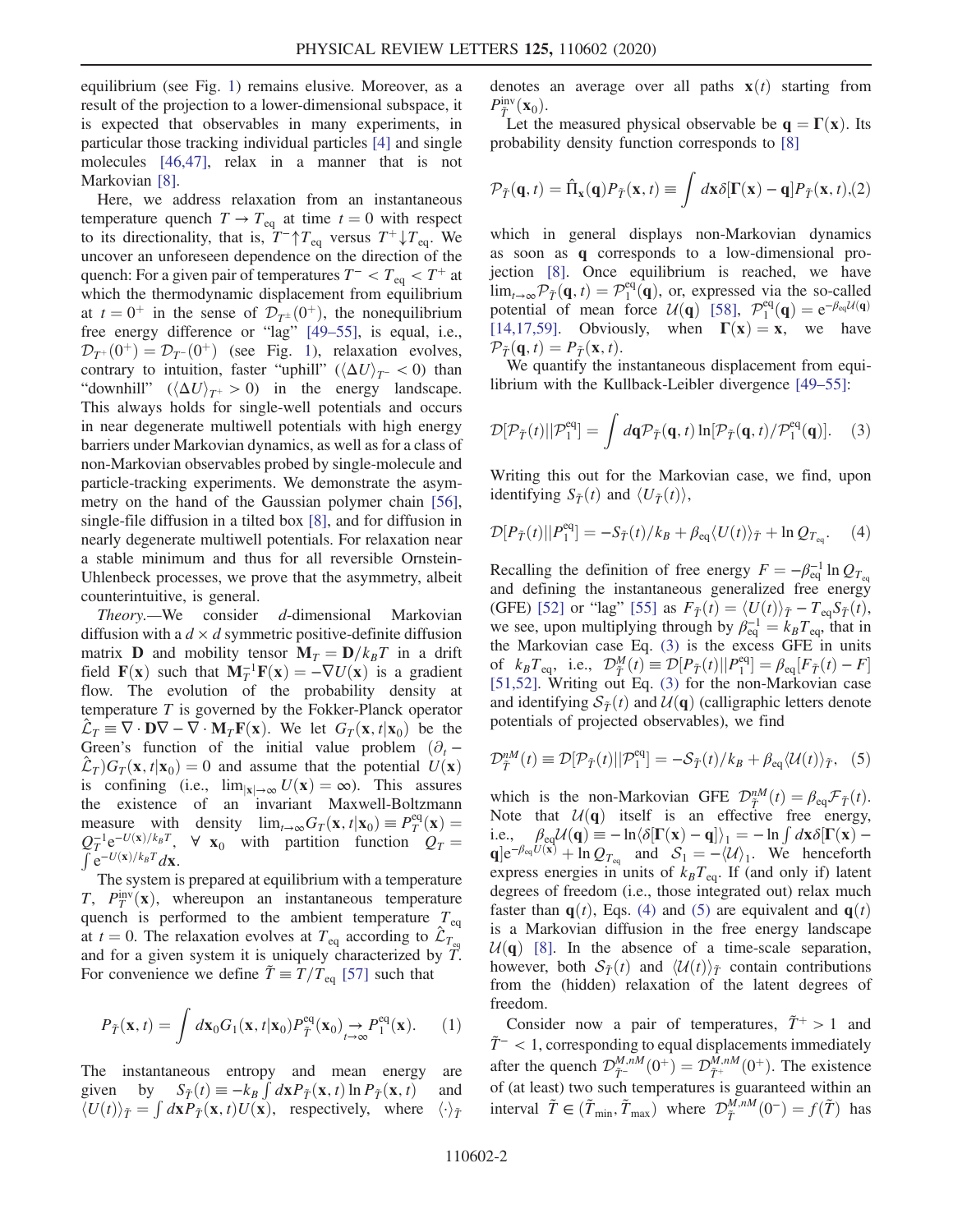<span id="page-2-2"></span>

FIG. 2.  $\mathcal{D}[\mathcal{P}_{\tilde{T}}(t)||\mathcal{P}_{1}^{eq}]$  (full lines) for the Gaussian chain [(a),(b)] and single file with 10 particles in a linear potential with slope  $g = 10$ <br>((s) (d)] (a) refers to the entire chain of 100 beads [Eq. [(s),(d)]. (a) refers to the entire chain of 100 beads [Eq. [\(4\)\]](#page-1-1) and (b) to the end-to-end distance [Eq. [\(5\)\]](#page-1-2) for equidistant quenches from  $\tilde{T}$  = 0.24 (blue) and  $\tilde{T}$  + = 2.64 (red); (c) stands for the full single file for equidistant quenches from  $\tilde{T}$  = 0.61 (blue) and  $\tilde{T}$  + = 1.52 (red); (d) the 7th particle for equidistant quenches from  $\tilde{T} = 0.54$  (blue) and  $\tilde{T}^+ = 1.69$ . The circles refer to  $\langle \Delta U(t) \rangle_{\tilde{T}^{\pm}}$  and  $\langle \Delta U(t) \rangle_{\tilde{T}^{\pm}}$ in (a) and (c), and (b) and (d), respectively, and triangles denote  $\Delta S_{\tilde{T}^{\pm}}(t)$  and  $\Delta S_{\tilde{T}}(t)$ . Note the second axes for  $\langle \Delta U(t) \rangle_{\tilde{T}^{\pm}}$ ,  $\langle \Delta U(t) \rangle_{\tilde{T}^{\pm}}$ and  $\Delta S_{\tilde{T}^{\pm}}(t), \Delta S_{\tilde{T}}(t)$ . Note that  $S_{\tilde{T}}(\infty) = S_1 = -\langle \mathcal{U} \rangle_1$ .

no local maximum. The central question of this Letter addresses the rate of the "uphill" ( $\tilde{T}$ <sup>-</sup> < 1) versus "downhill"  $(T^+ > 1)$  relaxation.

Gaussian Chain.—In the context of single-molecule experiments, we consider the overdamped dynamics of a chain of  $N + 1$  beads with coordinates  $\{r_i\}$  con- $\sum_{i=1}^{N} (\mathbf{r}_{i+1} - \mathbf{r}_i)^2$  (general harmonic networks are treated<br>in [60]). In the Markovian setting, we consider all mononected by harmonic springs with potential  $U({\{ {\bf r}_i \}})$  = in [\[60\]\)](#page-5-19). In the Markovian setting, we consider all monomers,  $P_{\tilde{\tau}}(\{\mathbf{r}_i\}, t)$  in Eq. [\(1\)](#page-1-3), while single-molecule experiments (e.g., Förster resonance energy transfer [\[73,74\]](#page-6-0) or optical tweezers [\[46,47\]](#page-5-9)) typically track a single (e.g., end to end) distance within the macromolecule  $q \equiv d$  $|\mathbf{r}_1 - \mathbf{r}_N|$  with  $\mathcal{P}_{\tilde{T}}(d, t)$  from Eq. [\(2\)](#page-1-4), evolving according to non-Markovian dynamics.

<span id="page-2-0"></span>The excess GFE is given by (see derivation in [\[60\]\)](#page-5-19)

$$
\mathcal{D}_{\tilde{T}}^M(t) = \frac{3}{2} \sum_{k=1}^N \left[ \Lambda_k^{\tilde{T}}(t) - 1 - \ln \Lambda_k^{\tilde{T}}(t) \right] \tag{6}
$$

<span id="page-2-3"></span>
$$
\mathcal{D}_{\tilde{T}}^{nM}(t) = \frac{3}{2} \left[ \frac{\mathcal{A}_{\tilde{T}}^{1N}(t)}{\mathcal{A}_1^{1N}(0)} - 1 - \ln \frac{\mathcal{A}_{\tilde{T}}^{1N}(t)}{\mathcal{A}_1^{1N}(0)} \right],\tag{7}
$$

where  $\Lambda_{k}^{\tilde{T}}(t) \equiv 1 + (\tilde{T} - 1)e^{-2\mu_{k}t}$  with  $4\sin^2{k\pi/[2(N+1)]},$  and we introduced  $A^{ij}_{\tilde{T}}$  $4\sin^2\left\{k\pi/[2(N+1)]\right\}$ , and we introduced  $\mathcal{A}_{\tilde{T}}^{ij}(t) \equiv \sum_{k=1}^{N} \Lambda_k^{\tilde{T}}(t) \mathcal{C}_k^{ij}/2\mu_k$  with  $\mathcal{C}_k^{ij} \ge 0$  given explicitly in [\[60\]](#page-5-19).<br>The initial excess free energies are both convex in  $\tilde{T}$  and The initial excess free energies are both convex in  $\tilde{T}$  and read

<span id="page-2-1"></span>
$$
\mathcal{D}_{\tilde{T}}^{M}(0^{+}) = 3N(\tilde{T} - 1 - \ln \tilde{T})/2 = N\mathcal{D}_{\tilde{T}}^{nM}(0^{+}).
$$
 (8)

The instantaneous potential energy of the full system and the potential of mean force in turn read  $\langle U(t) \rangle_{\tilde{T}} =$  $\frac{3}{2}\sum_{k=1}^{N} \Lambda_k^{\tilde{T}}(t)$  and  $\mathcal{U}(d) = -\ln \mathcal{P}_1^{\text{eq}}(d)$ , respectively. Aside from specific values of  $\mu_k$  and  $C_k^{ij}$ , Eqs. [\(6\)](#page-2-0)–[\(8\)](#page-2-1) hold for any reversible Ornstein-Uhlenbeck" process (OUp), that is, for any  $\tilde{T}$ , connectivity or stability matrix, and tagged distance.

The results for  $\mathcal{D}_{\tilde{T}}^{M,nM}(t)$  and their decomposition into  $\mathcal{D}_{\tilde{\sigma}}^{M,nM}(t)$ ,  $\mathcal{S}_{\tilde{\sigma}}(t)$  and  $\mathcal{S}_{\tilde{\sigma}}(t)$  for a pair of equidistant  $\langle U \rangle_{\tilde{T}}$ ,  $\langle U(t) \rangle_{\tilde{T}}$ ,  $S_{\tilde{T}}(t)$ , and  $S_{\tilde{T}}(t)$  for a pair of equidistant temperature quenches are shown in Fig. [2](#page-2-2) and demonstrate that the uphill relaxation is always faster than the downhill relaxation. As we prove below, this is true for any reversible OUp quenched arbitrarily far from equilibrium.

The energy and entropy differences relative to their equilibrium values (i.e., at  $t = \infty$ ) in Fig. [2\(a\)](#page-2-2) suggest that the Markovian uphill and downhill relaxation are dominated by  $\langle \Delta U(t) \rangle_{\tilde{T}^+}$  and  $\Delta S_{\tilde{T}^-}$ , respectively. Surprisingly, entropy pushing the system uphill against the deterministic force is more efficient. Notably, the magnitude of individual contributions is smaller for uphill relaxation, i.e.,  $\langle \Delta U \rangle_{\tilde{T}^+} > -\langle \Delta U \rangle_{\tilde{T}^-}$  and  $\Delta S_{\tilde{T}^+} > -\Delta S_{\tilde{T}^-}$ . Thus, a larger energy excess and entropy deficit are dissipated during downhill relaxation. Conversely, the partitioning into  $S_{\tilde{T}}(t)$ and  $\langle U(t) \rangle_{\tilde{T}}$  of the non-Markovian relaxation depends on the details of the projection and is less intuitive [in our example in Fig. [2\(b\)](#page-2-2) it is, in fact, reversed].

To explain why uphill relaxation is faster, we inspect in Fig. [3](#page-3-0) local contributions to  $\mathcal{D}_{\tau}^{M}(t)$  for a one-dimensional<br>OUD An uphill quench localizes  $P_{\tau}(x, 0^{+})$  near the OUp. An uphill quench localizes  $P_{\tilde{T}}(x, 0^+)$  near the origin, whereas a downhill quench broadens  $P_{\tilde{T}^+}(x, 0^+),$ rendering the integrand of Eq. [\(4\)](#page-1-1) nonzero over a larger domain [Fig. [3\(a\),](#page-3-0) red line]. The evolution of  $P_{\tilde{T}}(x, t)$  is driven by diffusion  $\propto \partial_x^2 P_{\tilde{T}}$  and advection  $\propto \partial_x x P_{\tilde{T}}$ . By forcing probability mass toward the origin, advection seems to oppose uphill relaxation [triangles in Fig. [3\(b\)\]](#page-3-0) but thereby actually sustains an even faster diffusion rate compared to free diffusion [compare circles and dashed line in Fig. [3\(b\)](#page-3-0)]. The net effect is an overall relaxation nearly as fast as free diffusion [compare full and dashed line in Fig. [3\(b\)](#page-3-0)]. Downhill relaxation is advection-dominated and weakly opposed by diffusion, which is almost unaffected by the potential [Fig.  $3(c)$ ]. The overall dynamics is much slower [compare full lines in Fig. [3\(b\),](#page-3-0) [\(c\)](#page-3-0)]. Faster diffusion from a localized initial distribution thereby renders uphill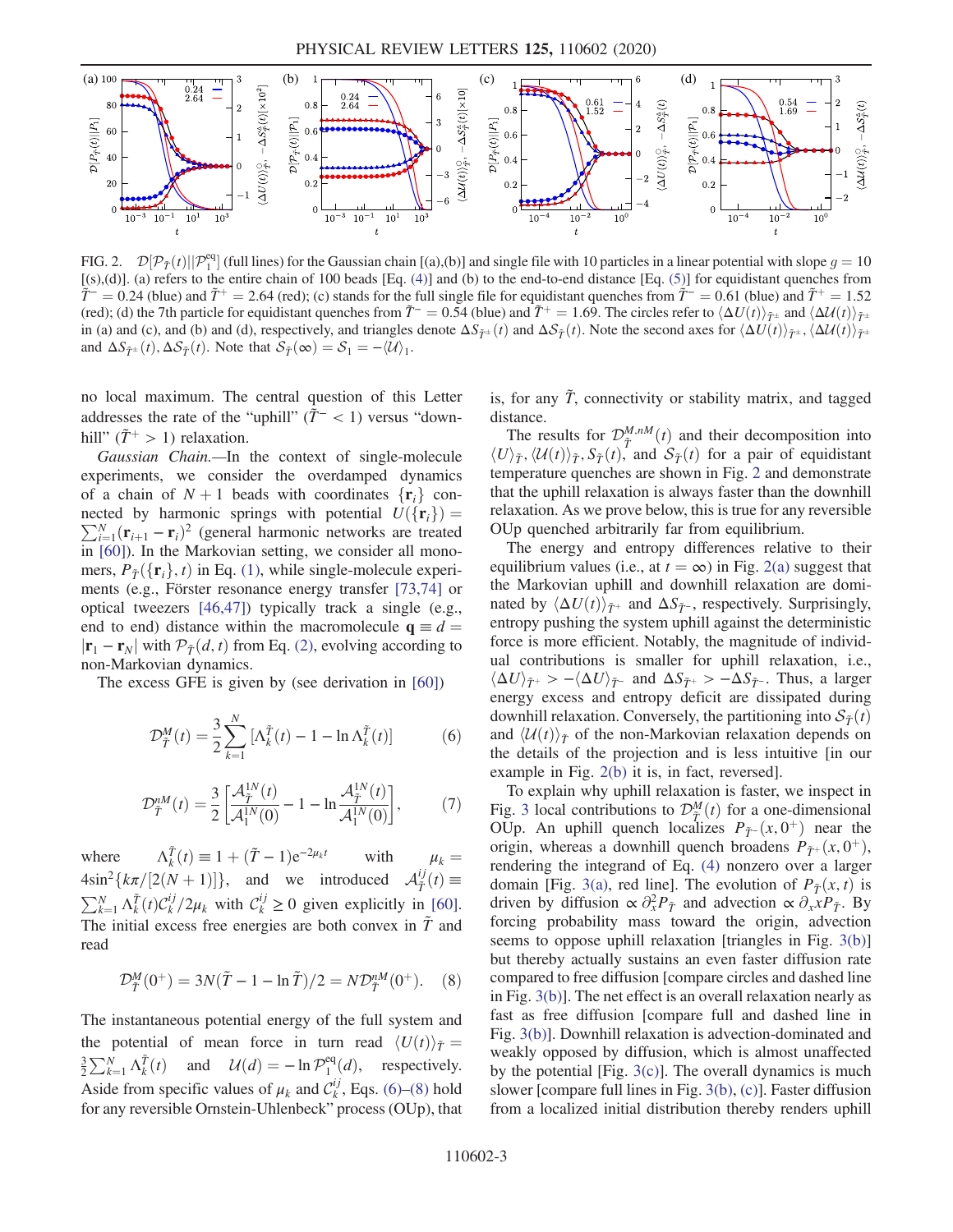<span id="page-3-0"></span>

FIG. 3. (a) Integrand of Eq. [\(3\)](#page-1-0) at  $t = 0.1$  for a one-dimensional OUp (full line) for uphill (blue) and downhill (red) relaxation with the positive  $A_+$  and negative  $A_-$  area under the curve. Inset: The corresponding  $\mathcal{D}_{\tau}^{M}(t)$ . (b), (c) Decomposition of  $\partial_{t}P_{\tau}(x,t)$ <br>into diffusive  $\partial_{t}^{2}P_{\tau}$  (circles) and advective  $\partial_{t}P_{\tau}$  (triangles) into diffusive  $\partial_x^2 P_{\tilde{T}}$  (circles) and advective  $\partial_x x P_{\tilde{T}}$  (triangles) contribution for uphill (b) and downhill (c) relaxation. Dashed lines correspond to free diffusion evolving from the same initial condition.

relaxation faster—an effect that will exist in any confining potential well with ruggedness  $\ll k_B T_{\text{eq}}$ .  $\mathcal{L}_T$  of any reversible OUp is diagonalizable and thus uniquely decomposable into one-dimensional OUps, extending our explanation to arbitrary dimensions.

Non-Markovian relaxation displays the same asymmetry, but the dominant driving forces, here  $S_{\tilde{T}}$  and  $\langle \mathcal{U}_{\tilde{\mathcal{T}}} \rangle$ , may become reversed [see Fig. [2\(b\)](#page-2-2)]. Since  $\mathcal{U}_{\tilde{\mathcal{T}}}$ contains entropic effects of latent degrees of freedom, the partitioning between  $S_{\tilde{T}}$  and  $\langle \mathcal{U}_{\tilde{T}} \rangle$  is in general projectiondependent.

Tilted single file.—In the context of tracer-particle dynamics, we consider N hard-core Brownian point particles with positions  $\{x_i(t)\}\$  (the extension to a finite diameter is straightforward [\[5,6\]\)](#page-4-12) diffusing in a box of unit length in the presence of a linear potential (e.g., the gravitational field),  $U({x_i}) = \sum_{i=1}^{N} g_{x_i}$ . The probability density of  $\{x_i(t)\}$  upon a quench from  $\tilde{T} P_{\tilde{\sigma}}(\{x_i(t)\} | t)$ density of  $\{x_i(t)\}$  upon a quench from  $\tilde{T}$ ,  $P_{\tilde{T}}(\{x_i(t)\}, t)$ ,<br>evolves according to  $\hat{C}_t = \sum_{i=1}^{N} (\partial^2 + \partial^2)$  under nonevolves according to  $\hat{\mathcal{L}}_1 = \sum_{i=1}^N (\partial_{x_i}^2 + g \partial_{x_i})$  under non-<br>crossing conditions [7.8]. In [60] we solve the problem crossing conditions [\[7,8\]](#page-4-13). In [\[60\]](#page-5-19) we solve the problem exactly via the coordinate Bethe ansatz [\[7,8\]](#page-4-13), both for the Markovian complete single file and the non-Markovian probability density of a tagged particle  $\mathcal{P}_{\tilde{\tau}}(z,t)$  (i.e.,  $\mathbf{q} \equiv x_{\mathcal{T}} = z$ ).

 $\mathcal{D}_{\bar{T}}^{\mathcal{M}}(t)$  with corresponding  $\langle \Delta U(t) \rangle_{\bar{T}}$ ,  $\langle \mathcal{U}(t) \rangle_{\bar{T}}$ ,  $\Delta S_{\bar{T}}(t)$ ,  $\Delta S_{\bar{T}}(t)$ ,  $\Delta S_{\bar{T}}(t)$ , for the complete and tagged particle dynamics and  $S_{\tilde{T}}(t)$  for the complete and tagged particle dynamics are shown in Fig. [2\(c\)](#page-2-2), [\(d\)](#page-2-2). As for the Gaussian chain uphill relaxation in the tilted single file, both full as well as for a tagged particle seems to always be faster irrespective of which particle we tag, and for any  $\tilde{T}$ , N and tilting strength  $g > 0$  (see also [\[60\]\)](#page-5-19). The Markovian uphill relaxation is dominated by  $\Delta S_{\tilde{T}^{-}}(t)$  and downhill by  $\langle \Delta U(t) \rangle_{\tilde{T}^{+}}$ , and a larger energy and entropy difference must be dissipated during downhill relaxation [see Fig. [2\(c\)](#page-2-2)]. For a tagged particle, the partitioning between  $\langle U(t) \rangle_{\tilde{T}^{-}}$  and  $S(t)_{\tilde{T}^{-}}$ varies depending on which particle we tag as a result of the shape of  $U(z)$  and the dependence of  $\mathcal{P}_{\tilde{T}}(z, 0^-)$  on  $\tilde{T}$ , which in turn both depend on the tagged particle as well as  $T_{eq}$ , N, and g.

Is the asymmetry universal?—We first focus on dynamics near a stable minimum at  $\mathbf{R}_0$ ,  $\delta \mathbf{R}(t) = \mathbf{R}(t) - \mathbf{R}_0$ , which is well described by an OUp, i.e.,  $d\delta \mathbf{R}(t) =$  $\mathbf{H}\delta\mathbf{R}(t)dt + \sqrt{2}d\mathbf{W}_t$ , where  $(\mathbf{H})_{ij} = \sum_{ij} \partial_{R_i} \partial_{R_j} U(\mathbf{R})|_{\mathbf{R}_0}$ is the Hessian.

Theorem 1.—For a general diffusion sufficiently close to a stable minimum and for any stable reversible OUp, the relaxation from a pair of equidistant quenches of arbitrary magnitude (as defined above) is always faster uphill.

*Proof of Theorem 1.*—Any pair  $0 < \tilde{T}^{-} \le 1$  and  $1 \le$  $\tilde{T}^+ < \infty$  with  $\mathcal{D}_{\tilde{T}^+}(0^+) = \mathcal{D}_{\tilde{T}^-}(0^+)$  satisfies by construction  $\tilde{T}^+ - \tilde{T}^- = \ln(\tilde{T}^+ / \tilde{T}^-)$ . We first prove the claim for the Markovian setting, where Eq. [\(6\)](#page-2-0) has the structure  $\mathcal{D}_{\tilde{T}}^{M}(t) = \sum_{k=1}^{N} \mathcal{D}_{k}^{\pm}(t)$ . We set  $\varphi = \tilde{T}^{+}/\tilde{T}^{-} > 1$ ,<br>  $\delta_{\pm} \equiv \tilde{T}^{\pm} - 1$ , and write  $\Delta \mathcal{D}_{k}(t) \equiv \mathcal{D}_{k}^{+}(t) - \mathcal{D}_{k}^{-}(t) =$ <br>  $\ln Z(\mu, t)$  such that  $\ln Z_{\varphi}(\mu_k t)$ , such that

$$
Z_{\varphi}(\tau) = \varphi^{e^{-\tau}} (1 + \delta_{-} e^{-\tau}) / (1 + \delta_{+} e^{-\tau})
$$
  
=  $[\varphi (1 + \delta_{-} e^{-\tau})^{e^{\tau}}]^{e^{-\tau}} / (1 + \delta_{+} e^{-\tau})$   
 $\geq [\varphi (1 + \delta_{-}) / (1 + \delta_{+})]^{e^{-\tau}} \geq 1,$  (9)

where we have used both generalized Bernoulli inequalities, i.e., for any real  $0 \le y_-\le 1$ ,  $y_+\ge 1$  and  $x \ge -1$  we have  $(1 + x)^{y_+} \ge 1 + y_+ x$  and  $(1 + x)^{y_-} \le 1 + y_- x$ . Recalling the definition of  $\Delta \mathcal{D}_k(t)$  completes the proof.

<span id="page-3-1"></span>To prove the claim in the non-Markovian setting for projections of type  $q = |\delta \mathbf{R}_i - \delta \mathbf{R}_j|$ , we first realize that  $\mathcal{A}_{\tilde{T}^+}^{i\tilde{j}'}(t) \leq 0$  and  $\mathcal{A}_{\tilde{T}^-}^{i\tilde{j}}(t) \geq 0$ , where  $\dot{f}(t) \equiv (d/dt)f(t)$ .<br>Setting  $\Delta \mathcal{D}(t) = \mathcal{D}_n^{\mu} f(t) - \mathcal{D}_n^{\mu} f(t)$  and using Eq. (7) we Setting  $\Delta \mathcal{D}(t) \equiv \mathcal{D}_{\tilde{T}}^{nM}(t) - \mathcal{D}_{\tilde{T}}^{nM}(t)$  and using Eq. [\(7\)](#page-2-3) we find upon taking the derivative find, upon taking the derivative,

$$
\Delta \dot{\mathcal{D}}(t) = \frac{\dot{\mathcal{A}}_{\tilde{T}^+}^{ij}(t)}{\mathcal{A}_{\tilde{T}^+}^{ij}(0)} - \frac{\dot{\mathcal{A}}_{\tilde{T}^+}^{ij}(t)}{\mathcal{A}_{\tilde{T}^+}^{ij}(t)} - \frac{\dot{\mathcal{A}}_{\tilde{T}^-}^{ij}(t)}{\mathcal{A}_{\tilde{T}^-}^{ij}(0)} + \frac{\dot{\mathcal{A}}_{\tilde{T}^-}^{ij}(t)}{\mathcal{A}_{\tilde{T}^-}^{ij}(t)}.
$$
 (10)

Eq. [\(10\)](#page-3-1) implies  $\Delta \dot{\mathcal{D}}(t) \ge 0$  because  $\mathcal{A}_{\tilde{T}^+}^{ij}(t) \ge \mathcal{A}_{\tilde{T}^+}^{ij}(0)$ while  $A^{ij}_{\tau}(t) \leq A^{ij}_{\tau+}(0)$ , which completes the proof.<br>The feet that tilted single file diffusion, being a

The fact that tilted single file diffusion, being anharmonic and asymmetric with nonperturbative interactions, displays the asymmetry for quenches of arbitrary magnitude and for any steepness of the potential hints that the asymmetry might be more general. Note that tagging different particles in different slopes  $g > 0$ , we can construct  $U(z)$  with arbitrary asymmetry. Alongside the physical principle underlying the asymmetry established for the OUp and Theorem 1, this strongly suggests that uphill relaxation in smooth single-well potentials could be universally faster (see [\[60\]](#page-5-19)). Since the projection [\(2\)](#page-1-4) is independent of  $\tilde{T}$ , these statements should extend also to non-Markovian observables, in particular those probed in many single-molecule and particle-tracking experiments.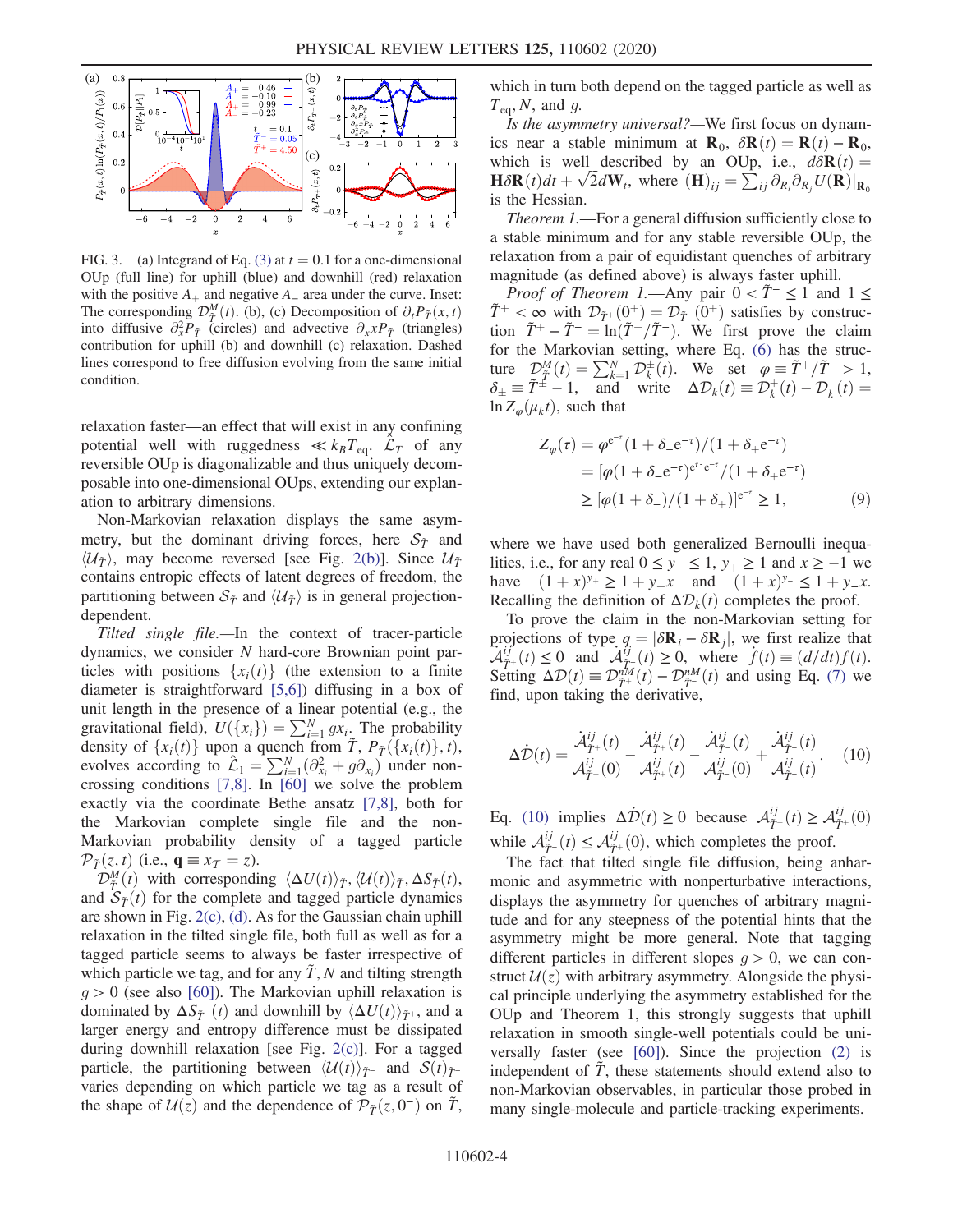As a corollary, uphill relaxation is faster also in multiwell potentials for equidistant quenches that predominantly disturb only the intrawell equilibria, in particular for nearly degenerate basins separated by sufficiently high barriers [\[75\]](#page-6-1) (for reasoning and examples, see [\[60\]\)](#page-5-19). This is violated in asymmetric multiwells, and examples with faster down-hill relaxation are constructed in [\[60\]](#page-5-19).

Conclusion.—We uncovered an unforeseen asymmetry in the relaxation to equilibrium in equidistant temperature quenches. Uphill relaxation was found to be faster—a phenomenon we proved to be universal for quenches of dynamics near stable minima. We hypothesize that it is a general phenomenon in reversible overdamped diffusion in single-well potentials extending to degenerate multiwell potentials for quenches leaving interwell equilibria virtually intact. The dependence on the direction of the quench, which so far seems to have been overlooked, implies a systematic asymmetry in the dissipation of the system's entropy  $\dot{S}_{\tilde{T}}(t)$  versus heat  $\langle \dot{U}(t) \rangle_{\tilde{T}}$  [\[12\]](#page-4-6) and, for specific<br>projections the modified entropy  $\dot{S}_{\tilde{T}}(t)$  versus "strong projections, the modified entropy  $S_{\tilde{T}}(t)$  versus "strong counting heat"  $\langle \tilde{J}/\tilde{J}(t) \rangle_{\tilde{T}}$  [14.17] which seems to be relevant coupling heat"  $\langle U(t) \rangle_{\tilde{T}}$  [\[14,17\]](#page-4-7), which seems to be relevant for the efficiency of stochastic heat engines [\[44,76,77\]](#page-5-7). Implying that the hot isothermal step can be shorter than the cold one, which reduces cycle times, the asymmetry may also be relevant for the optimization of the engine's output power [\[44,76,77\]](#page-5-7). Our results can readily be tested by single-molecule and particle-tracking experiments [\[4,44](#page-4-3)–48]. To understand the asymmetry on the level of individual trajectories, it would be interesting to analyze relaxation from equidistant quenches in terms of occupation measures [\[7,8\]](#page-4-13) and from the perspective of stochastic thermodynamics [\[12,14\]](#page-4-6).

We thank David Hartich for fruitful discussions. The financial support from the German Research Foundation (DFG) through the Emmy Noether Program GO 2762/1-1 to A. G. is gratefully acknowledged.

<span id="page-4-0"></span>[\\*](#page-0-1) Corresponding author. agodec@mpibpc.mpg.de

- <span id="page-4-1"></span>[1] A. Farhan, P. M. Derlet, A. Kleibert, A. Balan, R. V. Chopdekar, M. Wyss, J. Perron, A. Scholl, F. Nolting, and L. J. Heyderman, Direct Observation of Thermal Relaxation in Artificial Spin Ice, [Phys. Rev. Lett.](https://doi.org/10.1103/PhysRevLett.111.057204) 111, [057204 \(2013\).](https://doi.org/10.1103/PhysRevLett.111.057204)
- [2] S. Dattagupta, Relaxation Phenomena in Condensed Matter Physics (Elsevier, New York, 2012).
- <span id="page-4-2"></span>[3] H. Chen, E. Rhoades, J. S. Butler, S. N. Loh, and W. W. Webb, Dynamics of equilibrium structural fluctuations of apomyoglobin measured by fluorescence correlation spectroscopy, [Proc. Natl. Acad. Sci. U.S. A.](https://doi.org/10.1073/pnas.0704073104) 104, 10459 (2007).
- <span id="page-4-3"></span>[4] P. Wang, C. Song, and H. A. Makse, Dynamic particle tracking reveals the ageing temperature of a colloidal glass, Nat. Phys. 2[, 526 \(2006\)](https://doi.org/10.1038/nphys366).
- <span id="page-4-12"></span>[5] L. Lizana and T. Ambjörnsson, Single-File Diffusion in a Box, Phys. Rev. Lett. 100[, 200601 \(2008\)](https://doi.org/10.1103/PhysRevLett.100.200601).
- [6] L. Lizana and T. Ambjörnsson, Diffusion of finite-sized hard-core interacting particles in a one-dimensional box: {Tagged} particle dynamics, [Phys. Rev. E](https://doi.org/10.1103/PhysRevE.80.051103) 80, 051103 [\(2009\).](https://doi.org/10.1103/PhysRevE.80.051103)
- <span id="page-4-13"></span>[7] A. Lapolla and A. Godec, Unfolding tagged particle histories in single-file diffusion: exact single- and two-tag local times beyond large deviation theory, [New J. Phys.](https://doi.org/10.1088/1367-2630/aaea1b) 20, [113021 \(2018\).](https://doi.org/10.1088/1367-2630/aaea1b)
- <span id="page-4-11"></span>[8] A. Lapolla and A. Godec, Manifestations of projectioninduced memory, Front. Phys. 7[, 182 \(2019\).](https://doi.org/10.3389/fphy.2019.00182)
- <span id="page-4-4"></span>[9] L. Onsager, Reciprocal relations in irreversible processes I, Phys. Rev. 37[, 405 \(1931\).](https://doi.org/10.1103/PhysRev.37.405)
- [10] L. Onsager, Reciprocal relations in irreversible processes II, Phys. Rev. 38[, 2265 \(1931\).](https://doi.org/10.1103/PhysRev.38.2265)
- <span id="page-4-5"></span>[11] R. Kubo, M. Yokota, and S. Nakajima, Statistical-Mechanical Theory of Irreversible Processes. II. Response to Thermal Disturbance, [J. Phys. Soc. Jpn.](https://doi.org/10.1143/JPSJ.12.1203) 12, 1203 (1957).
- <span id="page-4-6"></span>[12] U. Seifert, Stochastic thermodynamics, fluctuation theorems and molecular machines, [Rep. Prog. Phys.](https://doi.org/10.1088/0034-4885/75/12/126001) 75, 126001 [\(2012\).](https://doi.org/10.1088/0034-4885/75/12/126001)
- [13] C. Jarzynski, Equalities and inequalities: Irreversibility and the second law of thermodynamics at the nanoscale, [Annu.](https://doi.org/10.1146/annurev-conmatphys-062910-140506) [Rev. Condens. Matter Phys.](https://doi.org/10.1146/annurev-conmatphys-062910-140506) 2, 329 (2011).
- <span id="page-4-7"></span>[14] U. Seifert, First and Second Law of Thermodynamics at Strong Coupling, Phys. Rev. Lett. 116[, 020601 \(2016\)](https://doi.org/10.1103/PhysRevLett.116.020601).
- [15] P. Strasberg, G. Schaller, N. Lambert, and T. Brandes, Nonequilibrium thermodynamics in the strong coupling and non-Markovian regime based on a reaction coordinate mapping, New J. Phys. 18[, 073007 \(2016\)](https://doi.org/10.1088/1367-2630/18/7/073007).
- [16] P. Strasberg and M. Esposito, Stochastic thermodynamics in the strong coupling regime: An unambiguous approach based on coarse graining, Phys. Rev. E 95[, 062101 \(2017\).](https://doi.org/10.1103/PhysRevE.95.062101)
- [17] C. Jarzynski, Stochastic and Macroscopic Thermodynamics of Strongly Coupled Systems, [Phys. Rev. X](https://doi.org/10.1103/PhysRevX.7.011008) 7, 011008 [\(2017\).](https://doi.org/10.1103/PhysRevX.7.011008)
- [18] P. Talkner and P. Hänggi, *Colloquium*: Statistical mechanics and thermodynamics at strong coupling: quantum and classical, [arXiv:1911.11660](https://arXiv.org/abs/1911.11660) [Rev. Mod. Phys. (to be published).]
- <span id="page-4-8"></span>[19] R. Metzler, E. Barkai, and J. Klafter, Anomalous Diffusion and Relaxation Close to Thermal Equilibrium: A Fractional Fokker-Planck Equation Approach, [Phys. Rev. Lett.](https://doi.org/10.1103/PhysRevLett.82.3563) 82, [3563 \(1999\)](https://doi.org/10.1103/PhysRevLett.82.3563).
- [20] R. Metzler and J. Klafter, The random walk's guide to anomalous diffusion: a fractional dynamics approach, [Phys.](https://doi.org/10.1016/S0370-1573(00)00070-3) Rep. 339[, 1 \(2000\).](https://doi.org/10.1016/S0370-1573(00)00070-3)
- [21] J.-H. Jeon and R. Metzler, Inequivalence of time and ensemble averages in ergodic systems: Exponential versus power-law relaxation in confinement, [Phys. Rev. E](https://doi.org/10.1103/PhysRevE.85.021147) 85, [021147 \(2012\).](https://doi.org/10.1103/PhysRevE.85.021147)
- <span id="page-4-9"></span>[22] I. M. Sokolov and J. Klafter, From diffusion to anomalous diffusion: A century after Einstein's Brownian motion, Chaos 15[, 026103 \(2005\).](https://doi.org/10.1063/1.1860472)
- [23] M. Baiesi and C. Maes, An update on the nonequilibrium linear response, New J. Phys. 15[, 013004 \(2013\).](https://doi.org/10.1088/1367-2630/15/1/013004)
- <span id="page-4-10"></span>[24] C. Maes, Frenetic Bounds on the Entropy Production, [Phys.](https://doi.org/10.1103/PhysRevLett.119.160601) Rev. Lett. 119[, 160601 \(2017\).](https://doi.org/10.1103/PhysRevLett.119.160601)
- [25] V. Blickle, T. Speck, L. Helden, U. Seifert, and C. Bechinger, Thermodynamics of a Colloidal Particle in a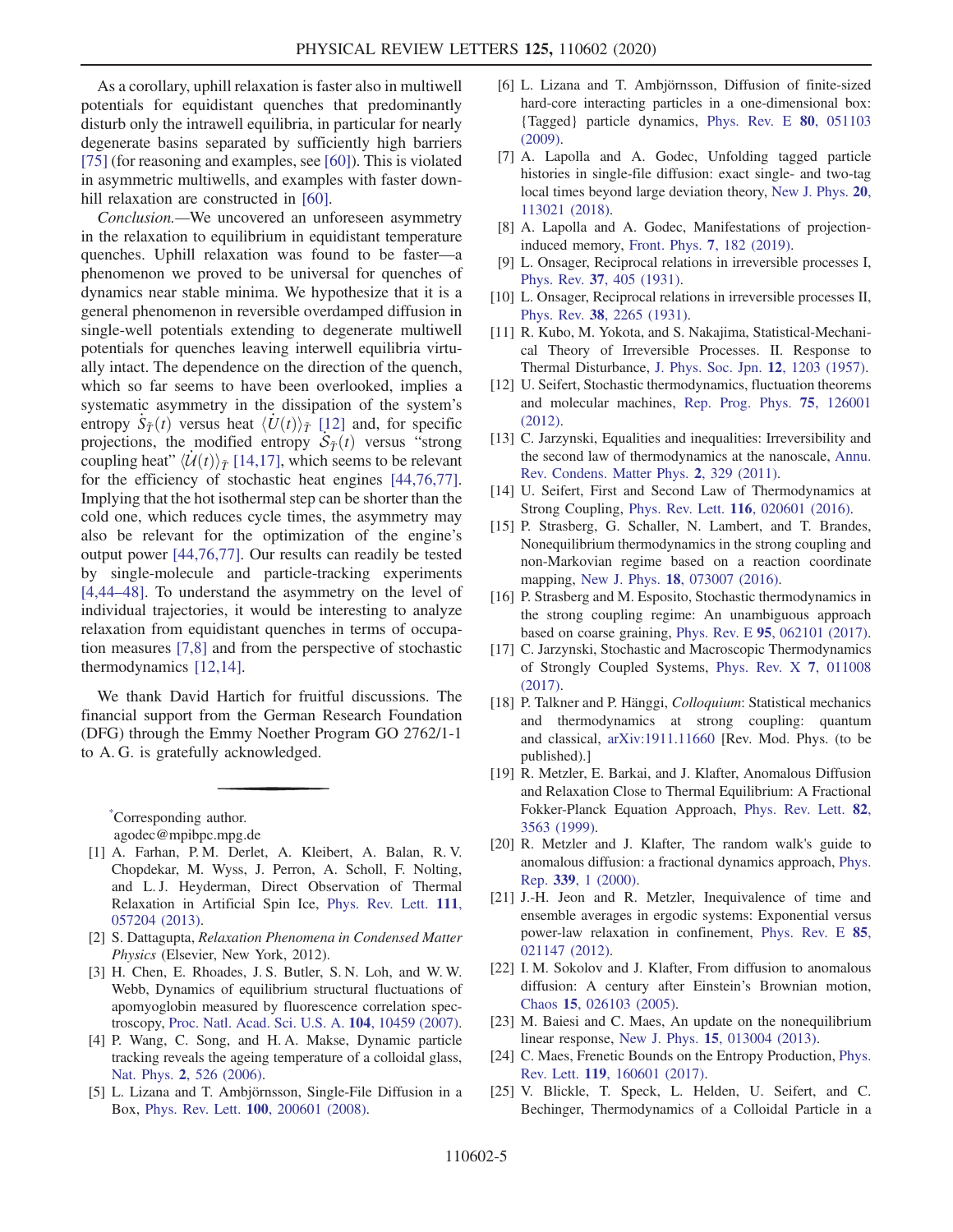Time-Dependent Nonharmonic Potential, [Phys. Rev. Lett.](https://doi.org/10.1103/PhysRevLett.96.070603) 96[, 070603 \(2006\).](https://doi.org/10.1103/PhysRevLett.96.070603)

- [26] T. M. Hoang, R. Pan, J. Ahn, J. Bang, H. Quan, and T. Li, Experimental Test of the Differential Fluctuation Theorem and a Generalized Jarzynski Equality for Arbitrary Initial States, Phys. Rev. Lett. 120[, 080602 \(2018\).](https://doi.org/10.1103/PhysRevLett.120.080602)
- [27] J.-H. Jeon, N. Leijnse, L. B. Oddershede, and R. Metzler, Anomalous diffusion and power-law relaxation of the time averaged mean squared displacement in worm-like micellar solutions, New J. Phys. 15[, 045011 \(2013\)](https://doi.org/10.1088/1367-2630/15/4/045011).
- <span id="page-5-0"></span>[28] D. Collin, F. Ritort, C. Jarzynski, S. B. Smith, I. Tinoco, and C. Bustamante, Verification of the Crooks fluctuation theorem and recovery of RNA folding free energies, [Nature](https://doi.org/10.1038/nature04061) (London) 437[, 231 \(2005\)](https://doi.org/10.1038/nature04061).
- [29] E. Dieterich, J. Camunas-Soler, M. Ribezzi-Crivellari, U. Seifert, and F. Ritort, Single-molecule measurement of the effective temperature in non-equilibrium steady states, [Nat.](https://doi.org/10.1038/nphys3435) Phys. 11[, 971 \(2015\).](https://doi.org/10.1038/nphys3435)
- [30] J. Camunas-Soler, A. Alemany, and F. Ritort, Experimental measurement of binding energy, selectivity, and allostery using fluctuation theorems, Science 355[, 412 \(2017\)](https://doi.org/10.1126/science.aah4077).
- <span id="page-5-1"></span>[31] K. Hayashi, H. Ueno, R. Iino, and H. Noji, Fluctuation Theorem Applied toF1-ATPase, [Phys. Rev. Lett.](https://doi.org/10.1103/PhysRevLett.104.218103) 104, [218103 \(2010\).](https://doi.org/10.1103/PhysRevLett.104.218103)
- [32] T. Hatano and S.-i. Sasa, Steady-State Thermodynamics of Langevin Systems, [Phys. Rev. Lett.](https://doi.org/10.1103/PhysRevLett.86.3463) 86, 3463 (2001).
- [33] C. Maes, K. Netočný, and B. Wynants, Monotonic Return to Steady Nonequilibrium, [Phys. Rev. Lett.](https://doi.org/10.1103/PhysRevLett.107.010601) 107, 010601 [\(2011\).](https://doi.org/10.1103/PhysRevLett.107.010601)
- [34] M. Polettini and M. Esposito, Nonconvexity of the relative entropy for Markov dynamics, [Phys. Rev. E](https://doi.org/10.1103/PhysRevE.88.012112) 88, 012112 [\(2013\).](https://doi.org/10.1103/PhysRevE.88.012112)
- [35] C. Maes, Frenesy: Time-symmetric dynamical activity in nonequilibria, [Phys. Rep.](https://doi.org/10.1016/j.physrep.2020.01.002) 850, 1 (2020).
- <span id="page-5-2"></span>[36] T. Speck and U. Seifert, Integral fluctuation theorem for the housekeeping heat, J. Phys. A 38[, L581 \(2005\).](https://doi.org/10.1088/0305-4470/38/34/L03)
- [37] R. Chétrite, S. Gupta, I. Neri, and É. Roldán, Martingale theory for housekeeping heat, [Europhys. Lett.](https://doi.org/10.1209/0295-5075/124/60006) 124, 60006 [\(2019\).](https://doi.org/10.1209/0295-5075/124/60006)
- <span id="page-5-3"></span>[38] H.-M. Chun and J.D. Noh, Universal property of the housekeeping entropy production, [Phys. Rev. E](https://doi.org/10.1103/PhysRevE.99.012136) 99, [012136 \(2019\).](https://doi.org/10.1103/PhysRevE.99.012136)
- <span id="page-5-4"></span>[39] Z. Lu and O. Raz, Nonequilibrium thermodynamics of the Markovian Mpemba effect and its inverse, [Proc. Natl. Acad.](https://doi.org/10.1073/pnas.1701264114) Sci. U.S.A. 114[, 5083 \(2017\)](https://doi.org/10.1073/pnas.1701264114).
- [40] I. Klich, O. Raz, O. Hirschberg, and M. Vucelja, Mpemba Index and Anomalous Relaxation, [Phys. Rev. X](https://doi.org/10.1103/PhysRevX.9.021060) 9, 021060 [\(2019\).](https://doi.org/10.1103/PhysRevX.9.021060)
- <span id="page-5-5"></span>[41] N. Shiraishi and K. Saito, Information-Theoretical Bound of the Irreversibility in Thermal Relaxation Processes, [Phys.](https://doi.org/10.1103/PhysRevLett.123.110603) Rev. Lett. 123[, 110603 \(2019\).](https://doi.org/10.1103/PhysRevLett.123.110603)
- <span id="page-5-6"></span>[42] D. Hartich and A. Godec, Duality between relaxation and first passage in reversible Markov dynamics: rugged energy landscapes disentangled, New J. Phys. 20[, 112002 \(2018\).](https://doi.org/10.1088/1367-2630/aaf038)
- [43] D. Hartich and A. Godec, Interlacing relaxation and firstpassage phenomena in reversible discrete and continuous space Markovian dynamics, [J. Stat. Mech. \(2019\) 024002.](https://doi.org/10.1088/1742-5468/ab00df)
- <span id="page-5-7"></span>[44] I. A. Martínez, E. Roldán, L. Dinis, D. Petrov, J. M. R. Parrondo, and R. A. Rica, Brownian Carnot engine, Nat. Phys. 12[, 67 \(2016\)](https://doi.org/10.1038/nphys3518).
- <span id="page-5-8"></span>[45] I. A. Martínez, E. Roldán, J. M. R. Parrondo, and D. Petrov, Effective heating to several thousand kelvins of an optically trapped sphere in a liquid, Phys. Rev. E 87[, 032159 \(2013\).](https://doi.org/10.1103/PhysRevE.87.032159)
- <span id="page-5-9"></span>[46] S. de Lorenzo, M. Ribezzi-Crivellari, J. Arias-Gonzalez, S. Smith, and F. Ritort, A temperature-jump optical trap for single-molecule manipulation, [Biophys. J.](https://doi.org/10.1016/j.bpj.2015.05.017) 108, 2854 [\(2015\).](https://doi.org/10.1016/j.bpj.2015.05.017)
- <span id="page-5-10"></span>[47] J. Gladrow, M. Ribezzi-Crivellari, F. Ritort, and U. F. Keyser, Experimental evidence of symmetry breaking of transition-path times, [Nat. Commun.](https://doi.org/10.1038/s41467-018-07873-9) 10, 55 (2019).
- <span id="page-5-11"></span>[48] G. Sitters, N. Laurens, E. de Rijk, H. Kress, E. Peterman, and G. Wuite, Optical pushing: A tool for parallelized biomolecule manipulation, Biophys. J. 110[, 44 \(2016\).](https://doi.org/10.1016/j.bpj.2015.11.028)
- <span id="page-5-12"></span>[49] S. Kullback and R. Leibler, On information and sufficiency, [Ann. Math. Stat.](https://doi.org/10.1214/aoms/1177729694) 22, 79 (1951).
- <span id="page-5-18"></span>[50] J.L. Lebowitz and P.G. Bergmann, Irreversible gibbsian ensembles, [Ann. Phys. \(N.Y.\)](https://doi.org/10.1016/0003-4916(57)90002-7) 1, 1 (1957).
- <span id="page-5-16"></span>[51] M. C. Mackey, The dynamic origin of increasing entropy, [Rev. Mod. Phys.](https://doi.org/10.1103/RevModPhys.61.981) 61, 981 (1989).
- [52] H. Qian, A decomposition of irreversible diffusion processes without detailed balance, [J. Math. Phys.](https://doi.org/10.1063/1.4803847) 54, 053302 [\(2013\).](https://doi.org/10.1063/1.4803847)
- [53] C. Van den Broeck and M. Esposito, Three faces of the second law. II. Fokker-Planck formulation, [Phys. Rev. E](https://doi.org/10.1103/PhysRevE.82.011144) 82, [011144 \(2010\).](https://doi.org/10.1103/PhysRevE.82.011144)
- <span id="page-5-17"></span>[54] M. Esposito and C. Van den Broeck, Three Detailed Fluctuation Theorems, Phys. Rev. Lett. 104[, 090601 \(2010\).](https://doi.org/10.1103/PhysRevLett.104.090601)
- <span id="page-5-13"></span>[55] S. Vaikuntanathan and C. Jarzynski, Dissipation and lag in irreversible processes, [Europhys. Lett.](https://doi.org/10.1209/0295-5075/87/60005) 87, 60005 (2009).
- <span id="page-5-14"></span>[56] M. Doi and S. F. Edwards, The Theory of Polymer Dynamics (Clarendon Press, Oxford, 1988).
- <span id="page-5-15"></span>[57]  $T > T_{\text{eq}}$  implies  $\tilde{T} > 1$  and  $T < T_{\text{eq}}$  implies  $0 < \tilde{T} < 1$ .
- [58] The name comes from the fact that  $U(q)$  delivers the mean force, i.e.,  $-\nabla_{\mathbf{q}} \mathcal{U}(\mathbf{q}) = -\langle \nabla_{\mathbf{x}} U(\mathbf{x}) \delta[\Gamma(\mathbf{x}) - \mathbf{q}] \rangle$ .<br>L.G. Kirkwood, Statistical mechanics of fluid
- <span id="page-5-19"></span>[59] J. G. Kirkwood, Statistical mechanics of fluid mixtures, [J. Chem. Phys.](https://doi.org/10.1063/1.1749657) 3, 300 (1935).
- [60] See Supplemental Material at [http://link.aps.org/](http://link.aps.org/supplemental/10.1103/PhysRevLett.125.110602) [supplemental/10.1103/PhysRevLett.125.110602](http://link.aps.org/supplemental/10.1103/PhysRevLett.125.110602) for details of calculations, proofs, and supplementary examples, as well as Refs. [61–72].
- [61] I. Chatzigeorgiou, Bounds on the lambert function and their application to the outage analysis of user cooperation, [IEEE](https://doi.org/10.1109/LCOMM.2013.070113.130972) [Commun. Lett.](https://doi.org/10.1109/LCOMM.2013.070113.130972) 17, 1505 (2013).
- [62] A. Godec, T. Ukmar, M. Gaberšček, and F. Merzel, Inversion of pore size dependence of solute transport kinetics from increasingly attractive ordered porous matrix, [Europhys. Lett.](https://doi.org/10.1209/0295-5075/92/60011) 92, 60011 (2010).
- [63] E. B. Mpemba and D. G. Osborne, Cool?, [Phys. Educ.](https://doi.org/10.1088/0031-9120/14/7/312) 14, [410 \(1979\)](https://doi.org/10.1088/0031-9120/14/7/312).
- [64] M. Jeng, The Mpemba effect: When can hot water freeze faster than cold?, [Am. J. Phys.](https://doi.org/10.1119/1.2186331) 74, 514 (2006).
- [65] J. I. Katz, When hot water freezes before cold, [Am. J. Phys.](https://doi.org/10.1119/1.2996187) 77[, 27 \(2009\).](https://doi.org/10.1119/1.2996187)
- [66] P. Chaddah, S. Dash, K. Kumar, and A. Banerjee, Overtaking while approaching equilibrium, [arXiv:1011.3598.](https://arXiv.org/abs/1011.3598)
- [67] P.A. Greaney, G. Lani, G. Cicero, and J.C. Grossman, Mpemba-like behavior in carbon nanotube resonators, [Metall. Mater Trans. A](https://doi.org/10.1007/s11661-011-0843-4) 42, 3907 (2011).